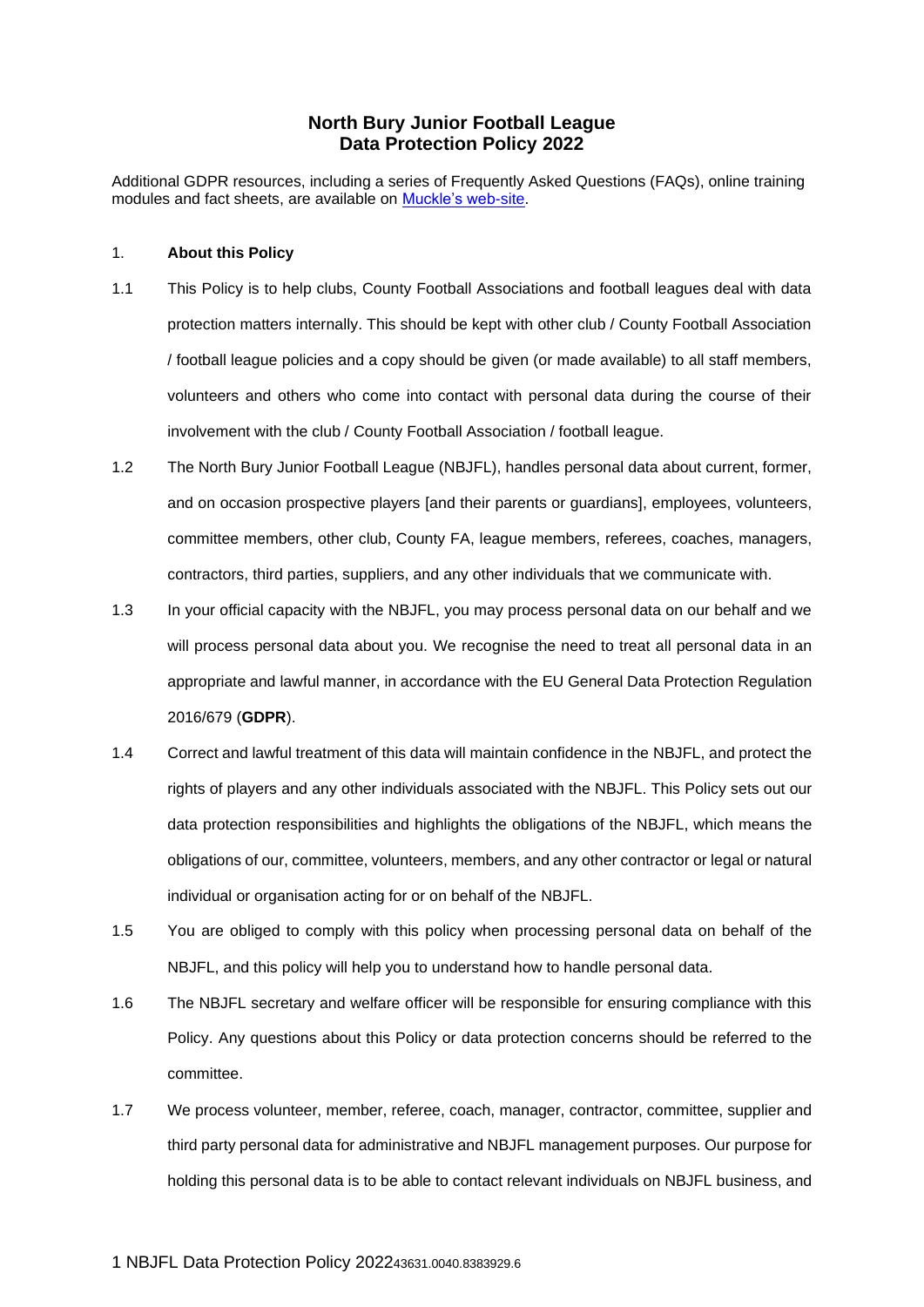our legal basis for processing your personal data in this way is the contractual relationship we have with you. We will keep this data for 12 months after the end of your official relationship with the NBJFL, unless required otherwise by law and / or regulatory requirements. If you do not provide your personal data for this purpose, you will not be able to carry out your role or the obligations of your contract with the NBJFL.

### 2. **What we need from you**

- 2.1 To assist with our compliance with GDPR we will need you to comply with the terms of this policy. We have set out the key guidance in this section but please do read the full policy carefully.
- 2.2 Please help us to comply with the data protection principles (set out briefly in section [3](#page-2-0) of this policy and in further detail below):
	- 2.2.1 please ensure that you only process data in accordance with our transparent processing as set out in our Privacy notice;
	- 2.2.2 please only process personal data for the purposes for which we have collected it (i.e. if you want to do something different with it then please speak to the NBJFL Welfare Officer or League Secretary first;
	- 2.2.3 please do not ask for further information about players and / or members and / or staff and / or volunteers without first checking with the NBJFL Welfare Officer or League Secretary;
	- 2.2.4 if you are asked to correct an individual's personal data, please make sure that you can identify that individual and, where you have been able to identify them, make the relevant updates on our records and systems;
	- 2.2.5 please comply with our retention periods listed in the Lancashire FA Privacy and make sure that if you still have information which falls outside of those dates, that you delete/destroy it securely; [https://www.lancashirefa.com/public/privacy](https://www.lancashirefa.com/public/privacy-policy#:~:text=We%20keep%20personal%20data%20on,are%20able%20to%20do%20so.)[policy#:~:text=We%20keep%20personal%20data%20on,are%20able%20to%20do%](https://www.lancashirefa.com/public/privacy-policy#:~:text=We%20keep%20personal%20data%20on,are%20able%20to%20do%20so.) [20so.](https://www.lancashirefa.com/public/privacy-policy#:~:text=We%20keep%20personal%20data%20on,are%20able%20to%20do%20so.)
	- 2.2.6 please treat all personal data as confidential. If it is stored in electronic format then please consider whether the documents themselves should be password protected or whether your personal computer is password protected and whether you can limit the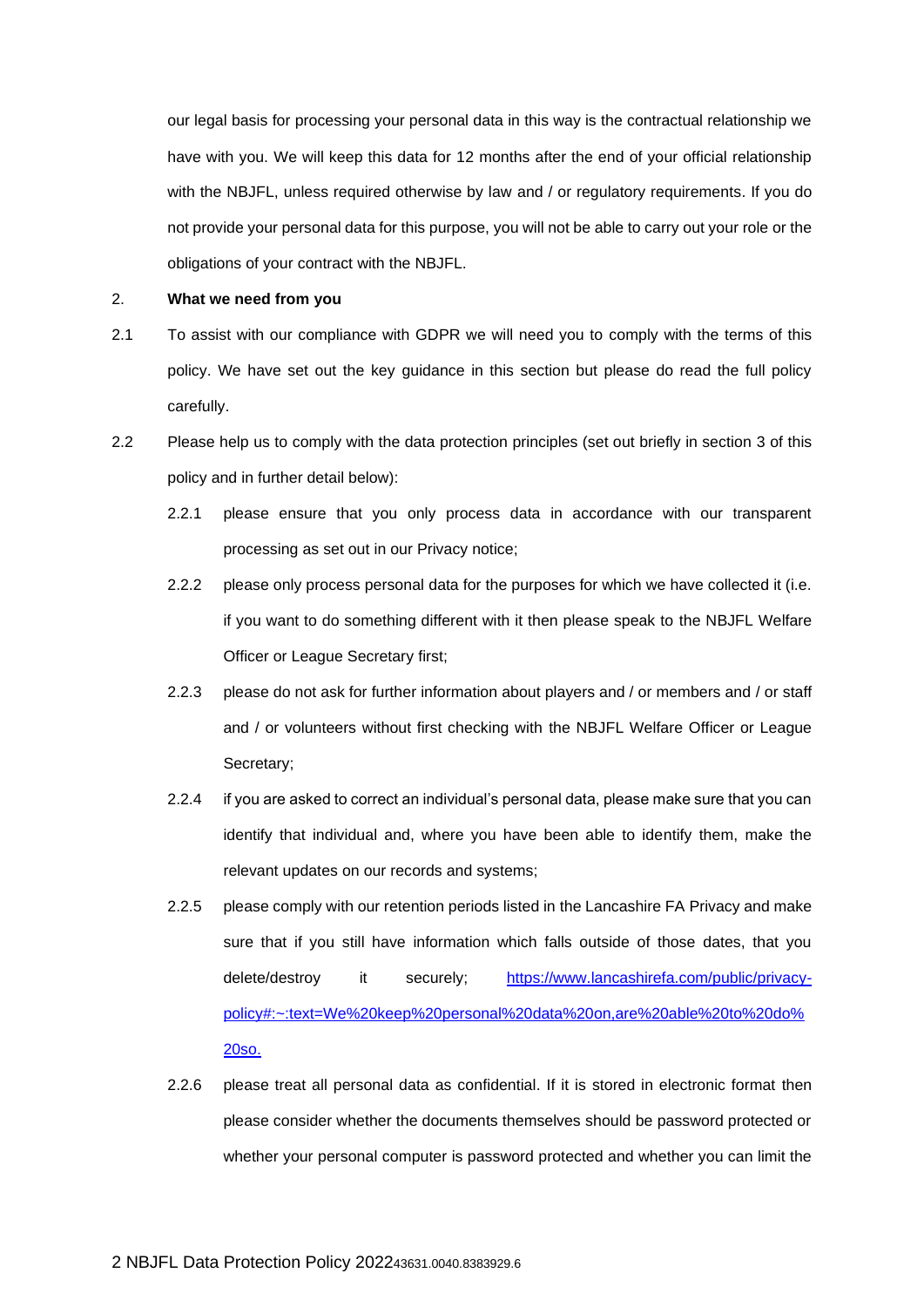number of people who have access to the information. Please also consider the security levels of any cloud storage provider (and see below). If it is stored in hard copy format then please make sure it is locked away safely and is not kept in a car overnight or disposed of in a public place;

- 2.2.7 if you are looking at using a new electronic system for the storage of information, please talk to the NBJFL Welfare Officer first so that we can decide whether such a system is appropriately secure and complies with GDPR;
- 2.2.8 if you are planning on sharing personal data with anybody new or with a party outside the FA structure then please speak to the NBJFL Welfare Officer or League Secretary before doing so who will be able to check that the correct contractual provisions are in place and that we have a lawful basis to share the information;
- 2.2.9 if you receive a subject access request (or you think somebody is making a subject access request for access to the information we hold on them) then please tell [insert name] as soon as possible because we have strict timelines in which to comply;
- 2.2.10 if you think there has been a data breach (for example you have lost personal data or a personal device which contains personal data or you have been informed that a coach has done so, or you have sent an email and open copied all contacts in) then please speak to the NBJFL Welfare Officer or League Secretary who will be able to help you to respond.

If you have any questions at any time then please just ask the NBJFL Welfare Officer or League Secretary. We are here to help.

#### <span id="page-2-0"></span>3. **Data protection principles**

- 3.1 Anyone processing personal data must comply with the enforceable principles of data protection. Personal data must be:
	- 3.1.1 processed lawfully, fairly and in a transparent manner;
	- 3.1.2 collected for only specified, explicit and legitimate purposes;
	- 3.1.3 adequate, relevant and limited to what is necessary for the purpose(s) for which it is processed;
	- 3.1.4 accurate and, where necessary, kept up to date;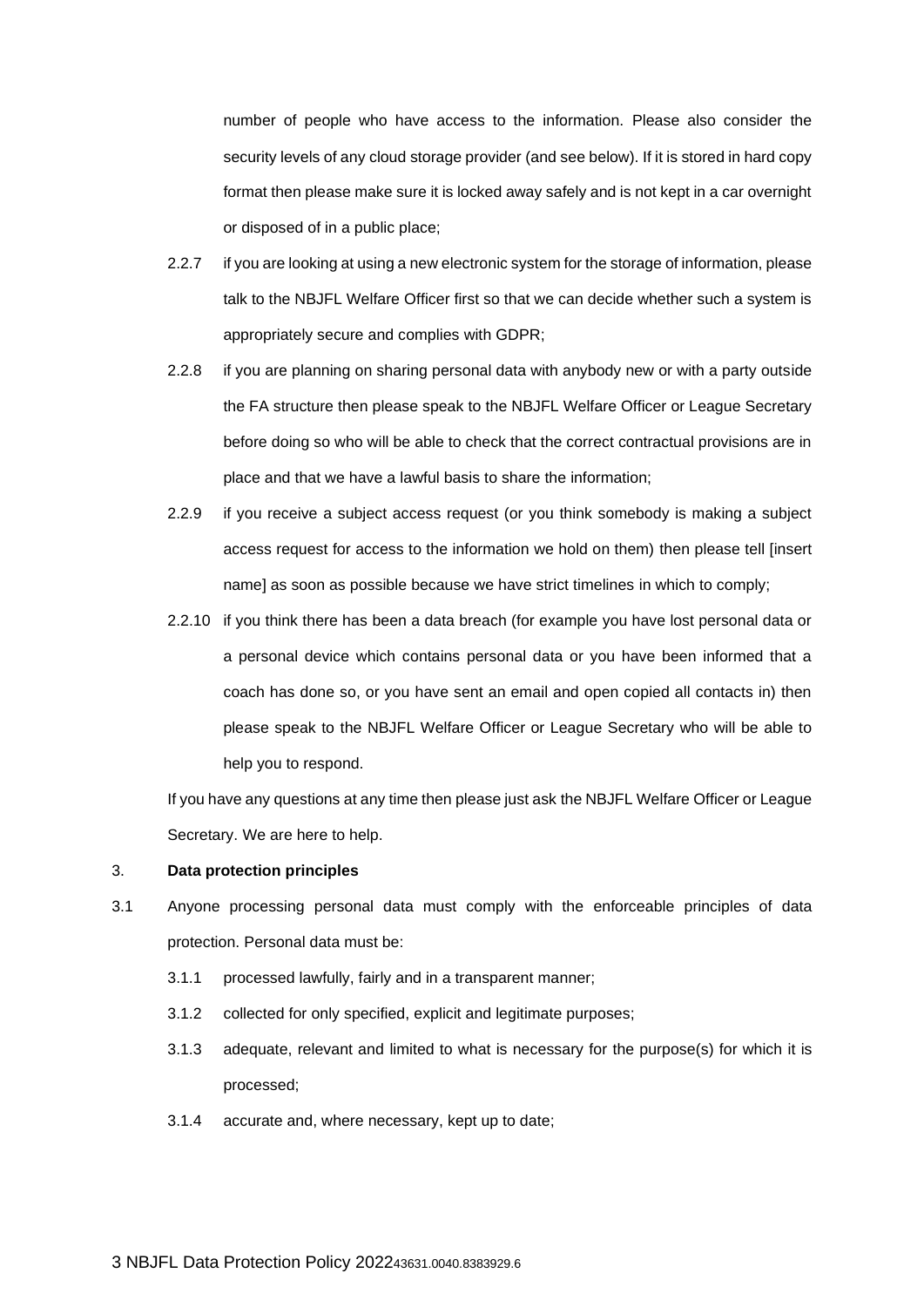- 3.1.5 kept in a form which permits identification of individuals for no longer than is necessary for the purpose(s) for which it is processed;
- 3.1.6 processed in a manner that ensures its security by appropriate technical and organisational measures to protect against unauthorised or unlawful processing and against accidental loss, destruction or damage;
- 3.2 We are responsible for and must be able to demonstrate compliance with the data protection principles listed above.

### 4. **Fair and lawful processing**

- 4.1 This Policy aims to ensure that our data processing is done fairly and without adversely affecting the rights of the individual.
- 4.2 Lawful processing means data must be processed on one of the legal bases set out in the GDPR. When special category personal data is being processed, additional conditions must be met.

## 5. **Processing for limited purposes**

- 5.1 The NBJFL collects and processes personal data. This is data we receive directly from an individual and data we may receive from other sources.
- 5.2 We will only process personal data for the purposes of the NBJFL as instructed by the committee, the County FA or The FA, or as specifically permitted by the GDPR. We will let individuals know what those purposes are when we first collect the data or as soon as possible thereafter.

## 6. **Consent**

- 6.1 One of the lawful bases on which we may be processing data is the individual's consent.
- 6.2 An individual consents to us processing their personal data if they clearly indicate specific and informed agreement, either by a statement or positive action.
- 6.3 Individuals must be easily able to withdraw their consent at any time and withdrawal must be promptly honoured. Consents should be refreshed every season.
- 6.4 Explicit consent is usually required for automated decision-making and for cross-border data transfers, and for processing special category personal data. Where children are involved then the consent must be in writing from parent/guardian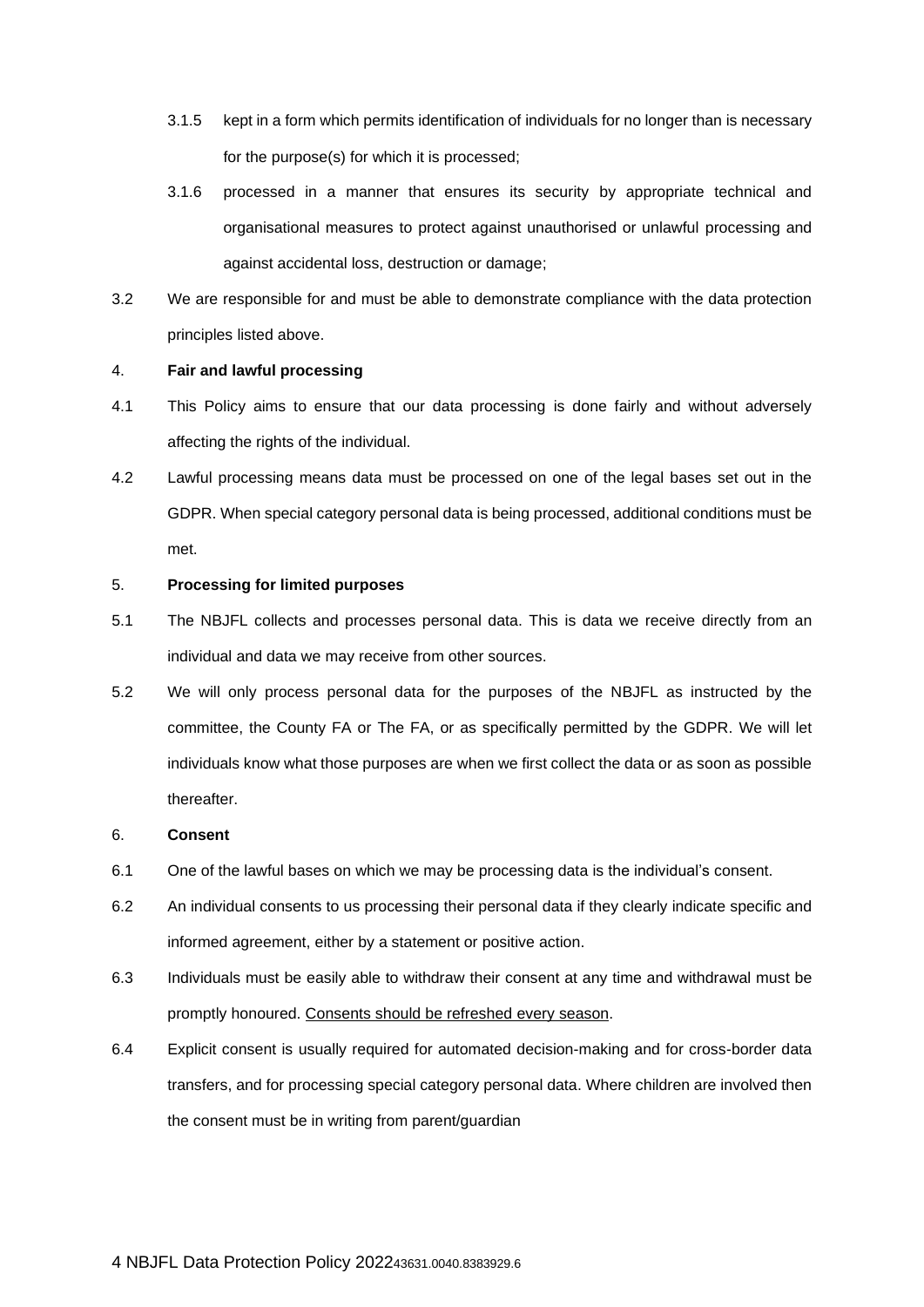- 6.5 Where consent is our legal basis for processing, we will need to keep records of when and how this consent was captured.
- 6.6 The Lancashire FA Privacy Notice sets out the lawful bases on which we process data of our players and members.

## 7. **Notifying individuals**

- 7.1 Where we collect personal data directly from individuals, we will inform them about:
	- 7.1.1 the purpose(s) for which we intend to process that personal data;
	- 7.1.2 the legal basis on which we are processing that personal data;
	- 7.1.3 where that legal basis is a legitimate interest, what that legitimate interest is;
	- 7.1.4 where that legal basis is statutory or contractual, any possible consequences of failing to provide that personal data;
	- 7.1.5 the types of third parties, if any, with which we will share that personal data, including any international data transfers;
	- 7.1.6 their rights as data subjects, and how they can limit our use of their personal data;
	- 7.1.7 the period for which data will be stored and how that period is determined;
	- 7.1.8 any automated decision-making processing of that data and whether the data may be used for any further processing, and what that further processing is.
- 7.2 If we receive personal data about an individual from other sources, we will provide the above information as soon as possible and let them know the source we received their personal data from;
- 7.3 We will also inform those whose personal data we process that we, the NBJFL, are the data controller in regard to that data, and which individual(s) in theNBJFL are responsible for data protection.

## 8. **Adequate, relevant and non-excessive processing**

- 8.1 We will only collect personal data that is required for the specific purpose notified to the individual.
- 8.2 You may only process personal data if required to do so in your official capacity with the NBJFL. You cannot process personal data for any reason unrelated to your duties.
- 8.3 The NBJFL must ensure that when personal data is no longer needed for specified purposes, it is deleted or anonymised.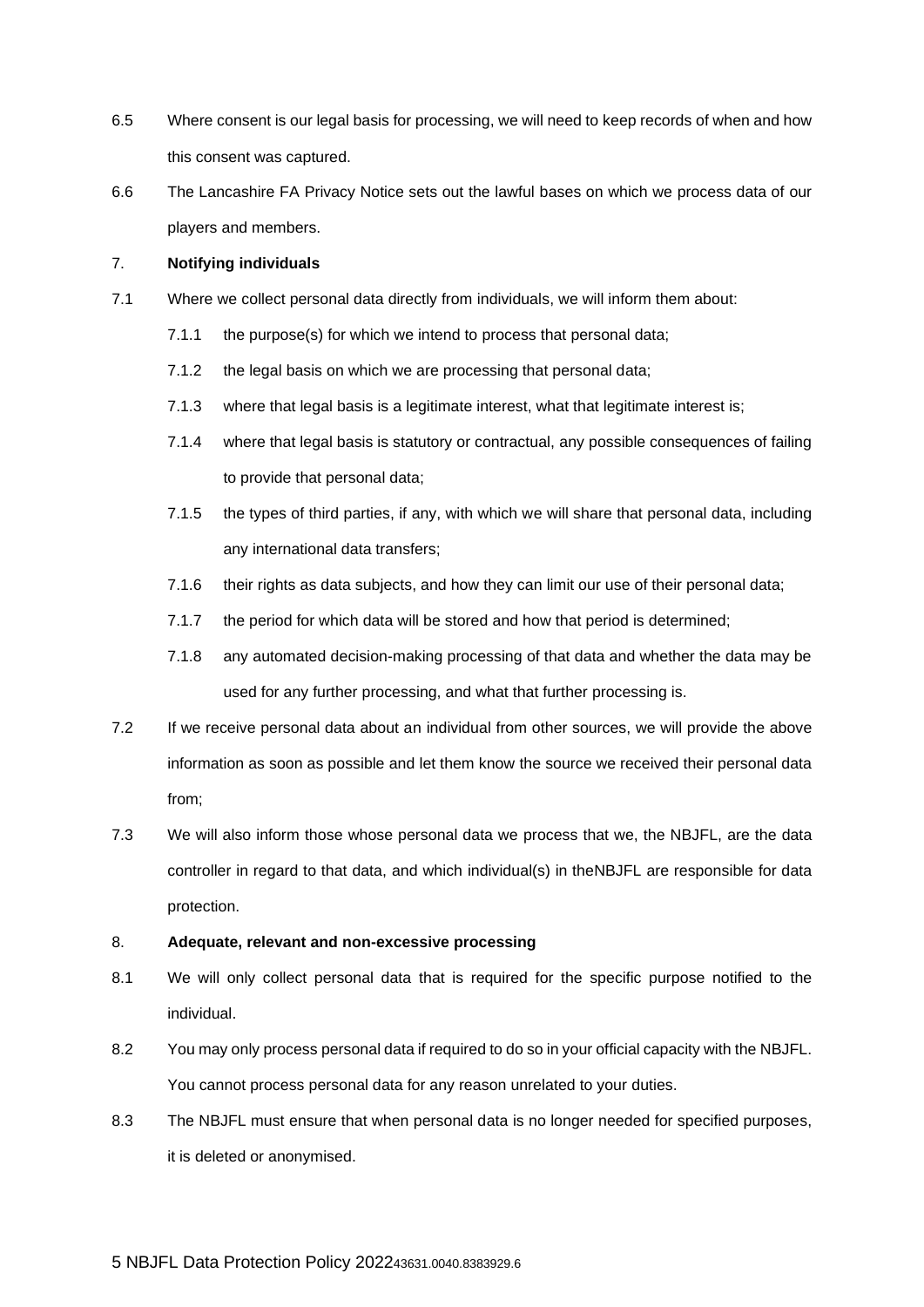### 9. **Accurate data**

We will ensure that personal data we hold is accurate and kept up to date. We will check the accuracy of any personal data at the point of collection and at the start of each season. We will take all reasonable steps to destroy or amend inaccurate or out-of-date data.

# 10. **Timely processing**

We will not keep personal data longer than is necessary for the purpose(s) for which they were collected. We will take all reasonable steps to destroy or delete data which is no longer required, as per our Privacy Notice.

### 11. **Processing in line with data subjects' rights**

- 11.1 As data subjects, all individuals have the right to:
	- 11.1.1 be informed of what personal data is being processed;
	- 11.1.2 request access to any data held about them by a data controller;
	- 11.1.3 object to processing of their data for direct-marketing purposes (including profiling);
	- 11.1.4 ask to have inaccurate or incomplete data rectified;
	- 11.1.5 be forgotten (deletion or removal of personal data);
	- 11.1.6 restrict processing;
	- 11.1.7 data portability; and
	- 11.1.8 not be subject to a decision which is based on automated processing.
- 11.2 The NBJFL is aware that not all individuals' rights are absolute, and any requests regarding the above should be immediately reported to the committee, and if applicable escalated to the Lancashire County FA for guidance.

#### 12. **Data security**

- 12.1 We will take appropriate security measures against unlawful or unauthorised processing of personal data, and against the accidental loss of, or damage to, personal data.
- 12.2 We have proportionate procedures and technology to maintain the security of all personal data.
- 12.3 Personal data will only be transferred to another party to process on our behalf (a **data processor**) where we have a GDPR-compliant written contract in place with that data processor.
- 12.4 We will maintain data security by protecting the confidentiality, integrity and availability of the personal data.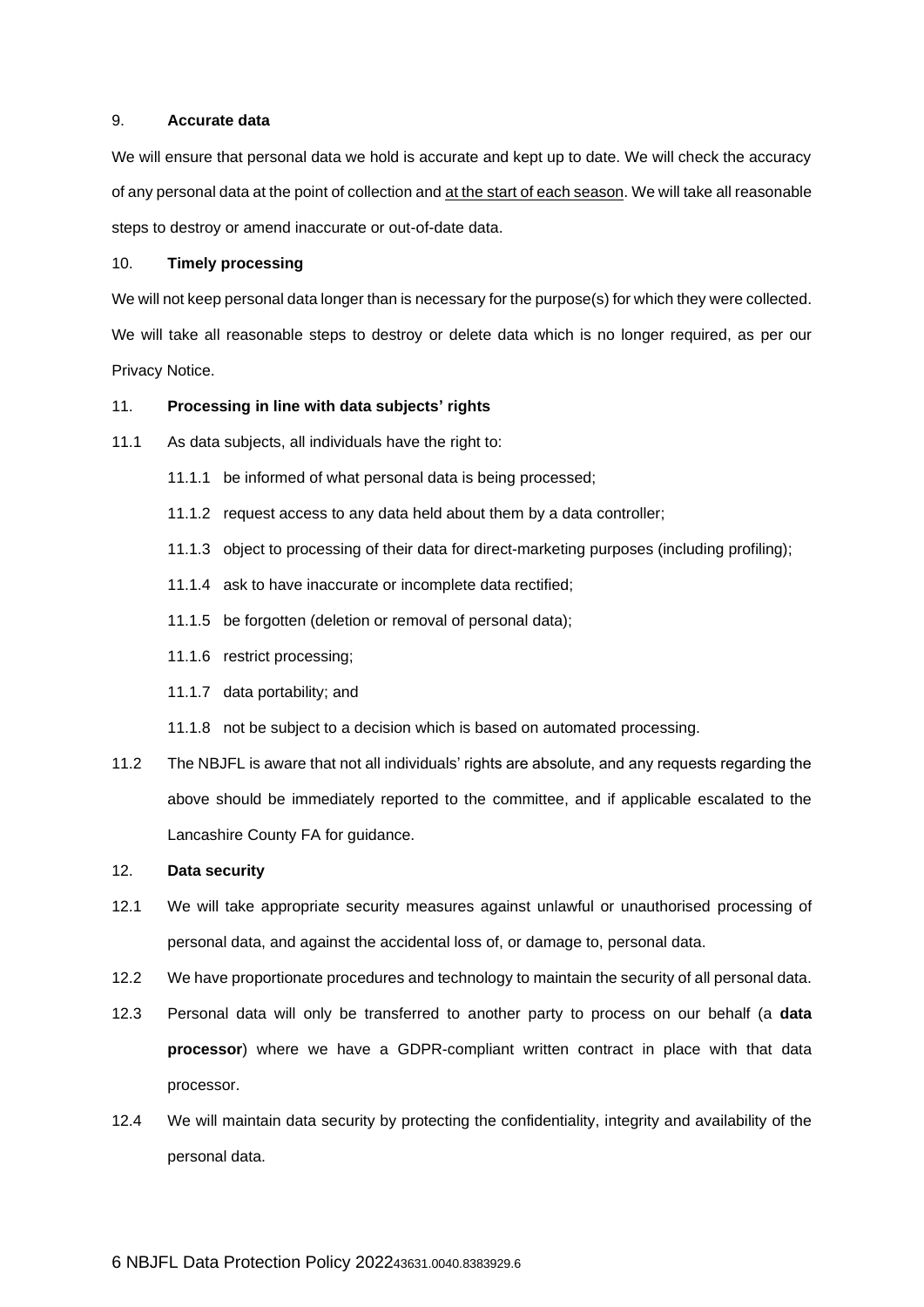- 12.5 Our security procedures include:
	- 12.5.1 **Entry controls.** Any stranger seen in entry-controlled areas should be reported.
	- 12.5.2 **Secure desks, cabinets and cupboards.** Desks and cupboards should be locked if they hold personal data.
	- 12.5.3 **Methods of disposal.** Paper documents should be shredded. Digital storage devices should be physically destroyed.
	- 12.5.4 **Equipment.** Screens and monitors must not show personal data to passers-by, and should be locked when unattended. Excel spreadsheets will be password protected.
	- 12.5.5 **Personal Devices.** Anyone accessing or processing the NBJFL's personal data on their own device, must have and operate a password only access or similar lock function, and should have appropriate anti-virus protection. These devices must have the NBJFL's personal data removed prior to being replaced by a new device or prior to such individual ceasing to work with or support the NBJFL.

## 13. **Disclosure and sharing of personal information**

- 13.1 We share personal data with the County FA, and The FA, and with applicable leagues using Whole Game System.
- 13.2 We may share personal data with third parties or suppliers for the services they provide, and instruct them to process our personal data on our behalf as data processors. Where we share data with third parties, we will ensure we have a compliant written contract in place incorporating the minimum data processer terms as set out in the GDPR, which may be in the form of a supplier's terms of service.
- 13.3 We may share personal data we hold if we are under a duty to disclose or share an individual's personal data in order to comply with any legal obligation, or in order to enforce or apply any contract with the individual or other agreements; or to protect our rights, property, or safety of our employees, players, other individuals associated with the NBJFL and County FA, or others.

## 14. **Transferring personal data to a country outside the EEA**

We may transfer any personal data we hold to a country outside the European Economic Area (**EEA**), provided that one of the appropriate safeguards applies.